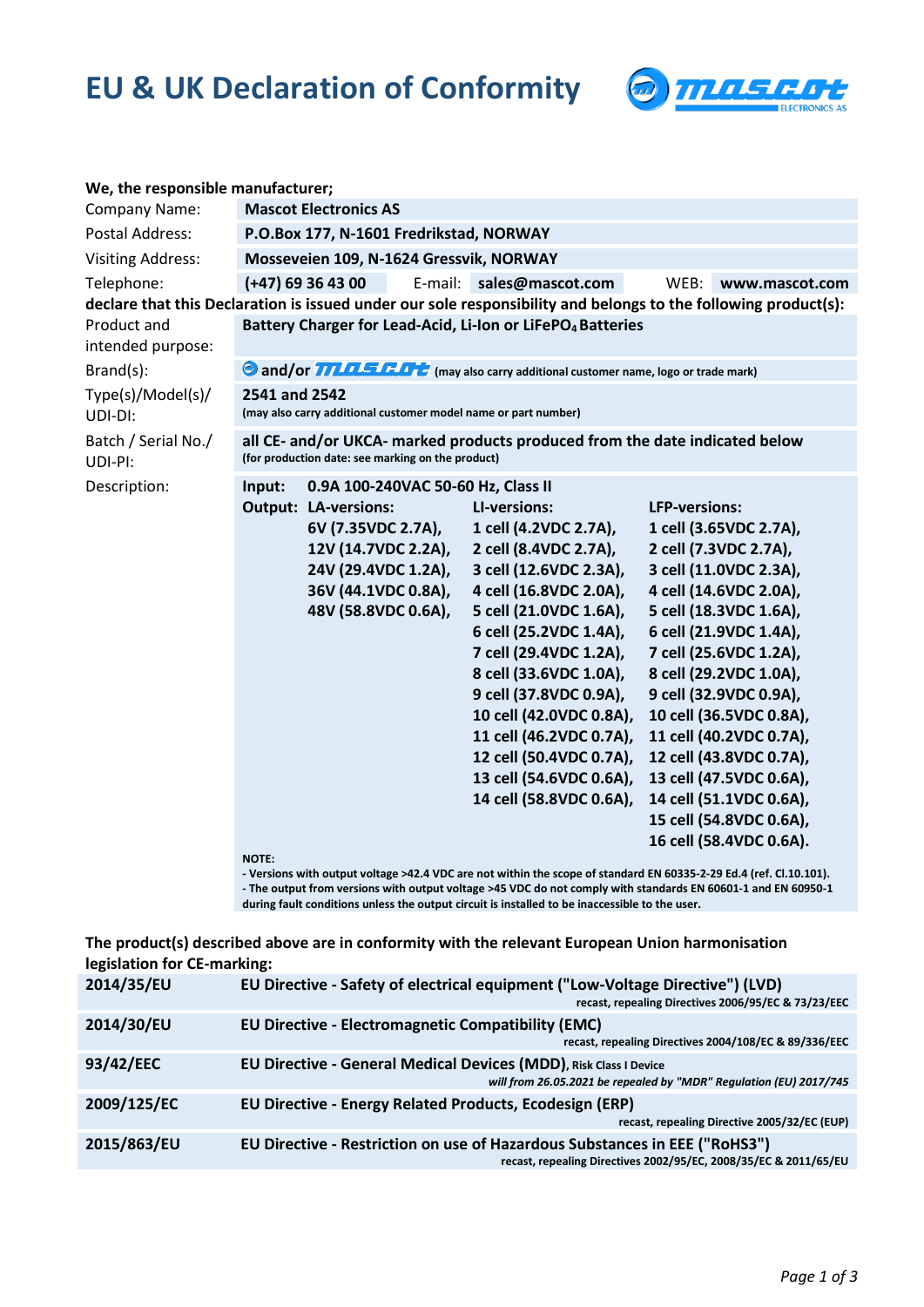## **EU & UK Declaration of Conformity**



**The product(s) described above are in conformity with the relevant U.K. legislation for UKCA-marking: Electrical Equipment (Safety) Regulations 2016**

**Electromagnetic Compatibility (EMC) Regulations 2016**

**The Medical Devices (Amendment etc.) (EU Exit) Regulations 2020, Risk Class I Device**

**Ecodesign for Energy-Related Products (External Power Supplies) Regulations 2020 Draft Regulation, awaiting implementation**

**The Restriction of the Use of Certain Hazardous Substances in Electrical and Electronic Equipment Regulations 2012**

**The following harmonised standards and technical specifications have been applied:**

**(International editions and comments indicated in brackets)***:*

|                                                                                                                                                                                                            | (international editions and comments indicated in brackets).                                                                                                                                                                           |                              |                                                                                                                                                                                                                                                                                                                                                                                                                      |                                                                                 |  |  |  |  |  |
|------------------------------------------------------------------------------------------------------------------------------------------------------------------------------------------------------------|----------------------------------------------------------------------------------------------------------------------------------------------------------------------------------------------------------------------------------------|------------------------------|----------------------------------------------------------------------------------------------------------------------------------------------------------------------------------------------------------------------------------------------------------------------------------------------------------------------------------------------------------------------------------------------------------------------|---------------------------------------------------------------------------------|--|--|--|--|--|
|                                                                                                                                                                                                            | Electrical Safety (to EU LVD- & MDD-Directives and UK Electrical Equipment Regulations 2016):                                                                                                                                          |                              |                                                                                                                                                                                                                                                                                                                                                                                                                      |                                                                                 |  |  |  |  |  |
| EN 60950-1                                                                                                                                                                                                 | EN 60950-1:2006 + /A1:2010, + /A11:2009, + /AC:2011, + /A12:2011 + /A2:2013<br>IT-equipment (ITE), Edition 2.2<br>(IEC 60950-1:2005 modified + /A1:2009 modified + /A2:2013 modified, Edition 2.2)<br>(OBS! expired for CE-marking !!) |                              |                                                                                                                                                                                                                                                                                                                                                                                                                      |                                                                                 |  |  |  |  |  |
| EN 60335-1                                                                                                                                                                                                 | EN 60335-1:2012 + /AC:2014 + /A11:2014<br>(IEC 60335-1:2010 modified, Edition 5.0)(also IEC 60335-1:2010 modified + /A1:2013 + /A2:2016, Edition 5.2)                                                                                  |                              |                                                                                                                                                                                                                                                                                                                                                                                                                      | Household and similar appliances-General requirements, Edition 5.0              |  |  |  |  |  |
| EN 60335-2-29                                                                                                                                                                                              | EN 60335-2-29:2004 + /A2:2010<br>(IEC 60335-2-29:2002 + /A1:2004 + /A2:2009, Edition 4.2) (also IEC 60335-2-29:2016, Edition 5.0)                                                                                                      |                              |                                                                                                                                                                                                                                                                                                                                                                                                                      | Household and similar appliances-Requirements for battery chargers, Edition 4.2 |  |  |  |  |  |
| EN 60601-1                                                                                                                                                                                                 | EN 60601-1:2006 + /AC:2010 +/A1:2013<br>Medical electrical equipment, Edition 3.1<br>(IEC 60601-1:2005 + /A1:2012)                                                                                                                     |                              |                                                                                                                                                                                                                                                                                                                                                                                                                      |                                                                                 |  |  |  |  |  |
| Electrical Safety and Electromagnetic Compatibility (to MDR/MDD-Directives):                                                                                                                               |                                                                                                                                                                                                                                        |                              |                                                                                                                                                                                                                                                                                                                                                                                                                      |                                                                                 |  |  |  |  |  |
| EN 60601-1                                                                                                                                                                                                 | EN 60601-1:2006 + /AC:2010 +/A1:2013<br>Medical electrical equipment, Edition 3.1<br>(IEC 60601-1:2005 + /A1:2012)                                                                                                                     |                              |                                                                                                                                                                                                                                                                                                                                                                                                                      |                                                                                 |  |  |  |  |  |
| EN 60601-1-2                                                                                                                                                                                               | EN 60601-1-2:2015<br>(IEC 60601-1-2:2014, Edition 4.0)                                                                                                                                                                                 |                              |                                                                                                                                                                                                                                                                                                                                                                                                                      | Medical equipment, EMC - Requirements and tests, Edition 4.0                    |  |  |  |  |  |
| Electromagnetic Compatibility (to EU EMC-Directive & UK Electromagnetic Compatibility Regulations 2016):                                                                                                   |                                                                                                                                                                                                                                        |                              |                                                                                                                                                                                                                                                                                                                                                                                                                      |                                                                                 |  |  |  |  |  |
| EN 61000-6-1                                                                                                                                                                                               | EN 61000-6-1:2007<br>Immunity-residential, comm. & light-industrial environment, Edition 2.0<br>(IEC 61000-6-1:2005, Edition 2.0) (also IEC 61000-6-1:2016, Edition 3.0, not yet an EN-norm)                                           |                              |                                                                                                                                                                                                                                                                                                                                                                                                                      |                                                                                 |  |  |  |  |  |
| EN 61000-6-3                                                                                                                                                                                               | EN 61000-6-3:2007 + /A1:2011 & /AC:2012<br>Emission-residential, comm. & light-industrial environment, Edition 2.1<br>(IEC 61000-6-3:2007 + /A1:2010)                                                                                  |                              |                                                                                                                                                                                                                                                                                                                                                                                                                      |                                                                                 |  |  |  |  |  |
| EN 55014-1                                                                                                                                                                                                 | EN 55014-1:2006 + /A1:2009 & /A2:2011<br><b>Emission-household appliances, Edition 5.2</b><br>(CISPR 14-1:2005 + /A1:2008 & /A2:2011, Edition 5.2) (also CISPR 14-1:2016, Edition 6.0, but not yet an EN-norm)                         |                              |                                                                                                                                                                                                                                                                                                                                                                                                                      |                                                                                 |  |  |  |  |  |
| EN 55014-2                                                                                                                                                                                                 | EN 55014-2:1997 + /AC:1997, /A1:2001, /A2:2008<br>Immunity-household appliances, Edition 1.2<br>(CISPR 14-2:1997 + /A1:2001 & /A2:2008, Edition 1.2) (also CISPR 14-2:2015, Edition 2.0, but not yet an EN-norm)                       |                              |                                                                                                                                                                                                                                                                                                                                                                                                                      |                                                                                 |  |  |  |  |  |
| <b>EN 55024</b>                                                                                                                                                                                            | EN 55024:2010<br>Immunity-IT-Equipment, Edition 2.0<br>(CISPR 24:2010, Edition 2.0) (also CISPR 24:2010 + /Corr.1:2011 + /A1:2015, Edition 2.1, but not yet an EN-norm)                                                                |                              |                                                                                                                                                                                                                                                                                                                                                                                                                      |                                                                                 |  |  |  |  |  |
| <b>EN 55032</b>                                                                                                                                                                                            | EN 55032:2012 + /AC:2013<br><b>Emission-Multimedia Equipment, Edition 1.0</b><br>(CISPR 32:2012 + /Corr.1:2012 + /Corr 2:2012, Edition 1.0) (also CISPR 32:2015, Edition 2.0, but not yet an EN-norm)                                  |                              |                                                                                                                                                                                                                                                                                                                                                                                                                      |                                                                                 |  |  |  |  |  |
| <b>Ecodesign to EU ERP-Directive:</b>                                                                                                                                                                      |                                                                                                                                                                                                                                        |                              |                                                                                                                                                                                                                                                                                                                                                                                                                      |                                                                                 |  |  |  |  |  |
| <b>Commission Regulation (EC) No 2019/1782</b>                                                                                                                                                             |                                                                                                                                                                                                                                        |                              | implementing Directive 2005/32/EC with regard to ecodesign requirements for no-<br>load condition electric power consumption and average active efficiency of external<br>power supplies (Repealing Commission Regulation (EC) No 2019/1782 from 2020-<br>04-01) (Note: not applicable to Battery Chargers, ref. Article 1.2 item c))                                                                                |                                                                                 |  |  |  |  |  |
| <b>Ecodesign for U.K.:</b>                                                                                                                                                                                 |                                                                                                                                                                                                                                        |                              |                                                                                                                                                                                                                                                                                                                                                                                                                      |                                                                                 |  |  |  |  |  |
| <b>Draft Regulation only (awaiting implementation)</b>                                                                                                                                                     |                                                                                                                                                                                                                                        |                              | Draft "Ecodesign for Energy-Related Products (External Power Supplies) Regulations<br>2020" (Note: not applicable to Battery Chargers)                                                                                                                                                                                                                                                                               |                                                                                 |  |  |  |  |  |
| Ecodesign for U.S.A. (Note: depends on battery used !):                                                                                                                                                    |                                                                                                                                                                                                                                        |                              |                                                                                                                                                                                                                                                                                                                                                                                                                      |                                                                                 |  |  |  |  |  |
| <b>US Code of Federal Regulations (CFR)</b><br>Also called "DoE compliance"                                                                                                                                |                                                                                                                                                                                                                                        |                              | 10 CFR Part 430 - Energy Conservation Program for Consumer Products,<br>10 CFR Part 430, Subpart B - Test Procedures,<br>10 CFR Appendix Y to Subpart B of Part 430, Uniform Test Method for Measuring<br>the Energy Consumption of Battery Chargers or 10 CFR Appendix Z to Subpart B of<br>Part 430, Uniform Test Method for Measuring the Energy Consumption of External<br>Power Supplies, whichever applicable. |                                                                                 |  |  |  |  |  |
| <b>California Code of Regulations (CCR)</b><br>Also called "CEC-400 compliance" referring to CEC-400-2017-<br>002 "2016 Appliance Efficiency Regulations" issued by<br><b>California Energy Commission</b> |                                                                                                                                                                                                                                        | <b>Sections 1601 to 1609</b> | <b>CCR Title 20 - Public Utilities and Energy,</b><br>Division 2 - State Energy Resources Conservation and Development Commission,<br>Chapter 4 - Energy Conservation, Article 4 - Appliance Efficiency Regulations,                                                                                                                                                                                                 |                                                                                 |  |  |  |  |  |